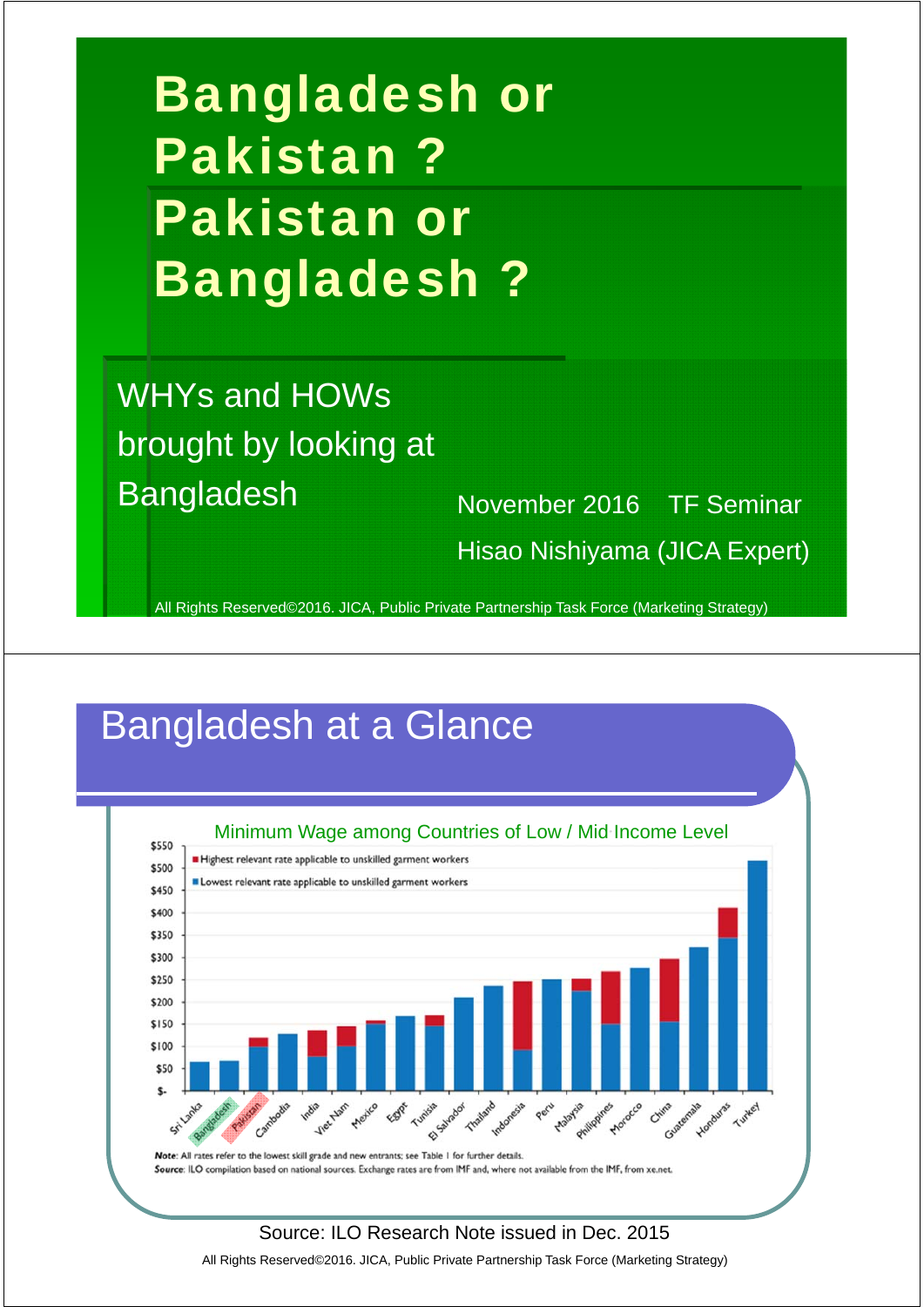# Bangladesh at a Glance



All Rights Reserved©2016. JICA, Public Private Partnership Task Force (Marketing Strategy)

### Bangladesh at a Glance



Source: JETRO(Japan External Trade Organization) Report issued in June 2015 All Rights Reserved©2016. JICA, Public Private Partnership Task Force (Marketing Strategy)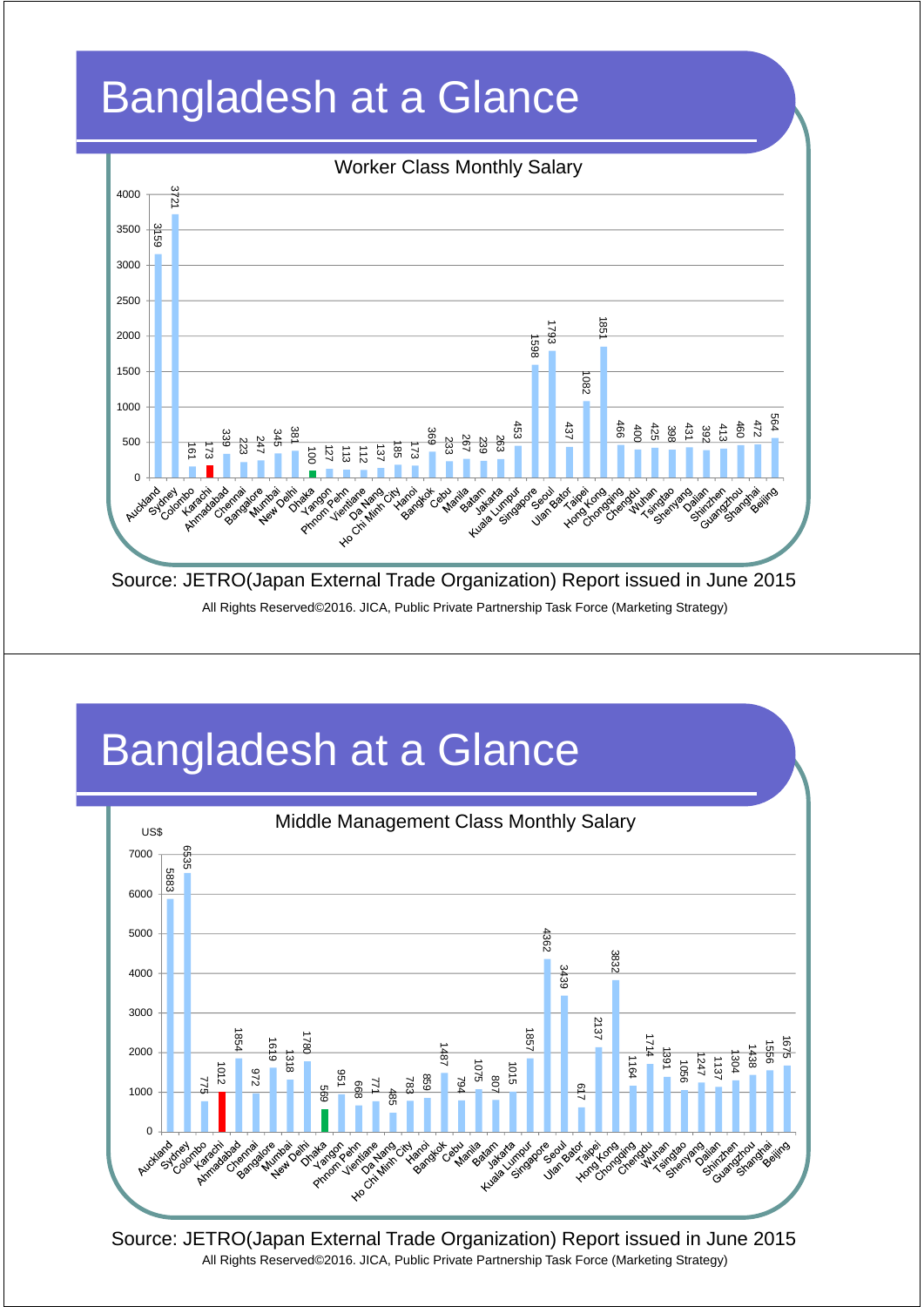# Bangladesh at a Glance



Source: JETRO(Japan External Trade Organization) Report issued in June 2015 All Rights Reserved©2016. JICA, Public Private Partnership Task Force (Marketing Strategy)

### Bangladesh at a Glance



Source: JETRO(Japan External Trade Organization) Report issued in June 2015 All Rights Reserved©2016. JICA, Public Private Partnership Task Force (Marketing Strategy)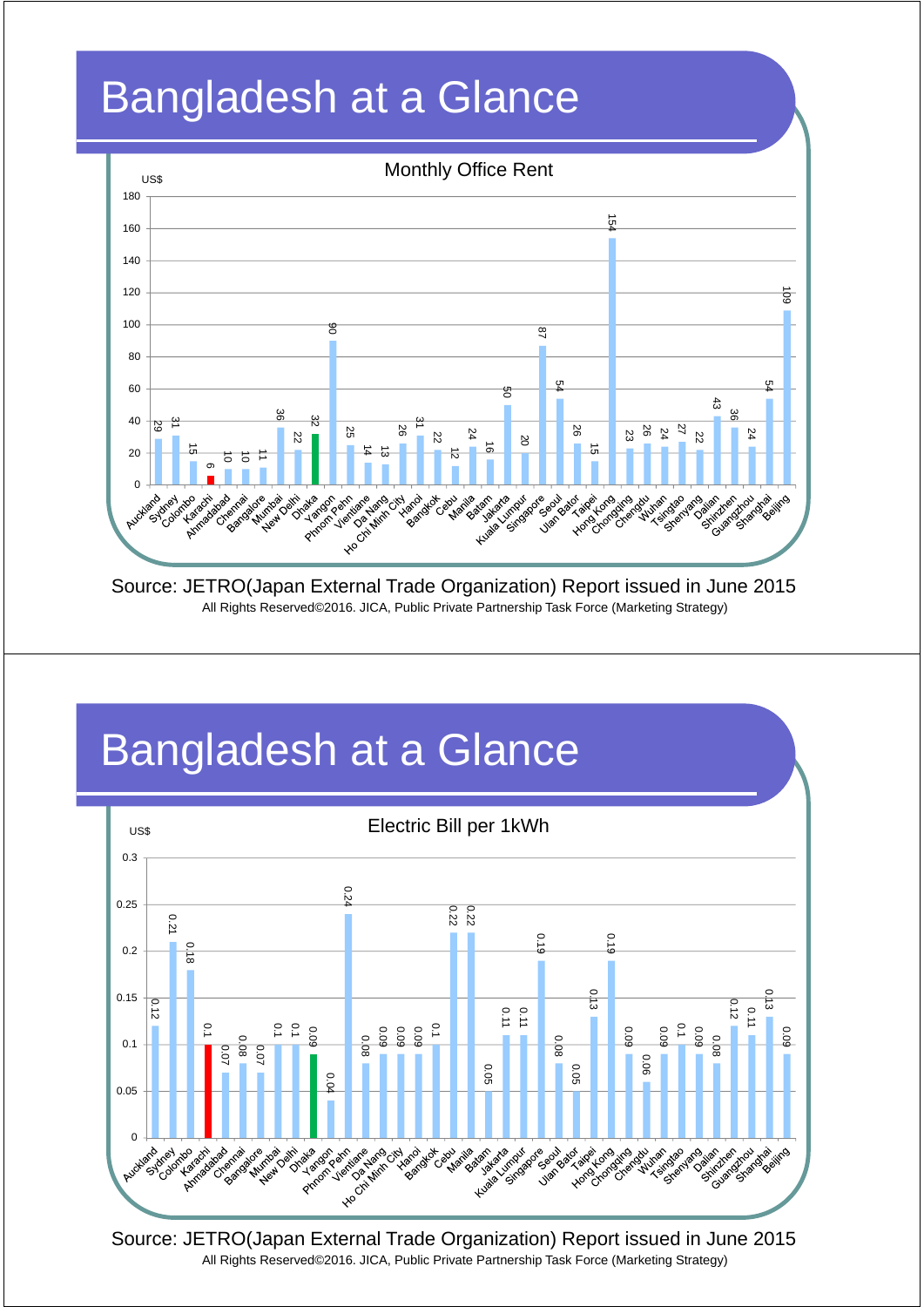

Source: JETRO(Japan External Trade Organization) Report issued in June 2015 All Rights Reserved©2016. JICA, Public Private Partnership Task Force (Marketing Strategy)

### Bangladesh at a Glance

| Items          | GDP<br>Growth Rate                                                              | <b>Total GDP</b>    | GDP per Person   | Increase Rate of<br><b>Consumer Price</b><br>Index | Unemployme<br>nt Rate | <b>Export Value</b>                      | Growth Rate      | Japan Export<br>Value      | Growth Rate      |
|----------------|---------------------------------------------------------------------------------|---------------------|------------------|----------------------------------------------------|-----------------------|------------------------------------------|------------------|----------------------------|------------------|
| <b>Units</b>   | %                                                                               | <b>US\$ Billion</b> | US\$             | $\frac{9}{6}$                                      | $\%$                  | <b>US\$ Million</b>                      | %                | <b>US\$ Million</b>        | %                |
| <b>Remarks</b> | $\star$ 1                                                                       | $*1$                | $\star$ 1        | $\star$ 2                                          |                       | <b>Customs Clearance</b><br><b>Basis</b> | $\star$ 3        | Customs<br>Clearance Basis | $\star$ 3        |
| Source         | IMF-WEO                                                                         | IMF-WEO             | IMF-WEO          | IMF-WEO                                            | IMF-WEO               | $IMF\cdot DOT$                           |                  | IMF-DOT                    |                  |
|                |                                                                                 |                     |                  |                                                    |                       |                                          |                  |                            |                  |
| 2005年          | ≪ Recent Annual Data (10yrs) »                                                  |                     |                  |                                                    |                       |                                          |                  |                            |                  |
| 2006年          | 6.30<br>6.85                                                                    | 70.92<br>75.77      | 495.49<br>523.03 | 7.04<br>6.77                                       | n.a.<br>4.2           | 8.494                                    | 11.98            | 64                         | 447.00%          |
| 2007年          | 6.52                                                                            | 85.60               |                  |                                                    |                       | 11,650                                   | 37.15<br>8.94    | 104                        | 61.49%<br>10.12% |
| 2008年          |                                                                                 |                     | 584.50           | 9.11                                               | n.a.                  | 12.691                                   |                  | 114                        |                  |
|                | 5.52                                                                            | 97.06               | 655.95           | 8.90                                               | n.a.                  |                                          |                  |                            |                  |
|                |                                                                                 |                     |                  |                                                    |                       | 13.628                                   | 7.38             | 84                         | $-26.35%$        |
| 2009年          | 5.32                                                                            | 108.90              | 728.39           | 4.91                                               | n.a.                  | 14.378                                   | 5.50             | 115                        | 35.91%           |
| 2010年          | 6.03                                                                            | 122.05              | 807.64           | 9.37                                               | n.a.                  | 16,497                                   | 14.74            | 165                        | 44.00%           |
| 2011年          | 6.49                                                                            | 131.12              | 857.77           | 11.46                                              | n.a.                  | 23,100                                   | 40.02            | 290                        | 75.92%           |
| 2012年          | 6.26                                                                            | 141.72              | 916.09           | 6.23                                               | n.a.                  | 22.251                                   | $\triangle$ 3.68 | 350                        | 20.59%           |
| 2013年          | 6.07                                                                            | 161.76              | 1,033.01         | 7.54                                               | n.a.                  | 25,913                                   | 16.46            | 469                        | 34.02%           |
| 2014年          | 6.11                                                                            | 185.42              | 1,171.90         | 7.01                                               | n.a.                  | 28,434                                   | 9.73             | 537                        | 14.44%           |
| $\star$ 1      | 2013, 2014are estimated values                                                  |                     |                  |                                                    |                       |                                          |                  |                            |                  |
| $\star$ 2      | 2014is estimated value                                                          |                     |                  |                                                    |                       |                                          |                  |                            |                  |
| $\star$ 3      | Growth Rate of Imports and Exports are Calculation of JETRO                     |                     |                  |                                                    |                       |                                          |                  |                            |                  |
| [Source]       | IMF World Economic Outlook Database (WEO) (April, 2015)                         |                     |                  |                                                    |                       |                                          |                  |                            |                  |
|                | International Financial Statistics (IFS) (2015 Edition, August 2015)<br>IMF     |                     |                  |                                                    |                       |                                          |                  |                            |                  |
|                | IMF Direction of Trade Statistics (DOT) (August 2015)                           |                     |                  |                                                    |                       |                                          |                  |                            |                  |
|                | Copyright (c)2015 Japan External Trade Organization(JETRO). All rights reserved |                     |                  |                                                    |                       |                                          |                  |                            |                  |
|                |                                                                                 |                     |                  |                                                    |                       |                                          |                  |                            |                  |
|                |                                                                                 |                     |                  | <b>Remarkable Growth Rate</b>                      |                       |                                          |                  |                            |                  |

Source: JETRO(Japan External Trade Organization) Report issued in June 2015 All Rights Reserved©2016. JICA, Public Private Partnership Task Force (Marketing Strategy)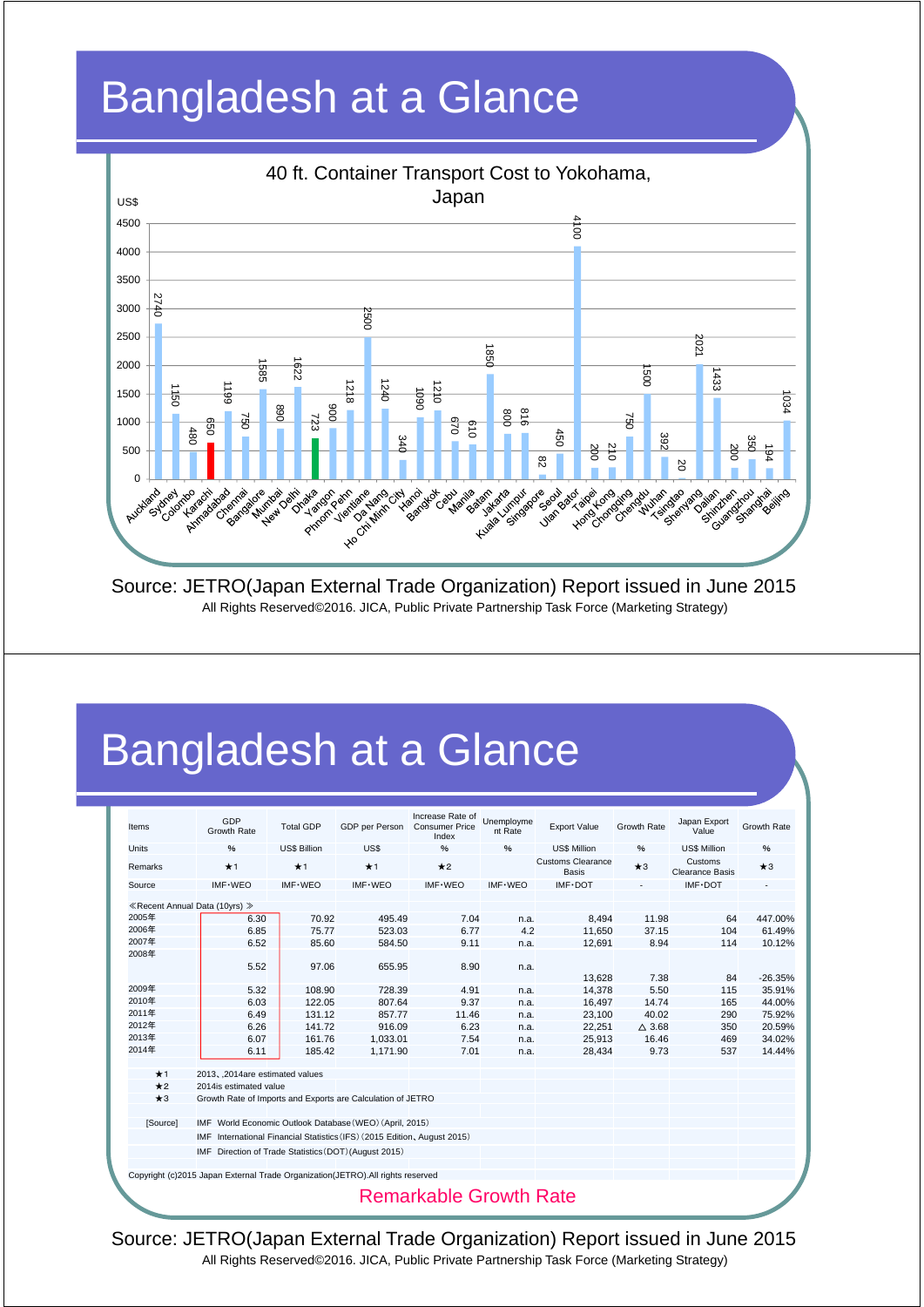### Historical back ground

- In 1974, MFA(Multi Fiber Agreement) came in effect. Production countries were to be dispersed.
- In 1978, Desh Garment of Bangladesh made agreement with Daewoo (Korea) for business development. 150 Bangladeshi were trained, and later 115 out of these 150 opened their own RMG factories. Effect of MFA worked favorably.
- Up until 80s, U.S. buyers favored Bangladesh to have the products made at the bottom range of retail price.
- It was not until 90S that Europeans came to Bangladesh on the course of production diversification.
- Since Bangladesh is a processing country, the policy of favoring local enterprise has been maintained. Even today the share of foreign capital stays less than 10%.
- Due to the demand of low price product, quantity oriented production naturally prevailed. Big quantity-cheap price became the business model.
- Then in 2000s there came the time of big SPAs such as ZARA, H&M, GAP. These retail giants constantly looked for the suitable country to have their products made in big enough quantity at the cheap cost they desired.
- **Bangladesh matched with their demand in quantity and price. GSP also helped. (EU,** Japan)
- Today most of the retail giants all over the world visit Bangladesh regularly, and it gives Bangladesh not only business chances but the chances to expose them to the latest trends, policies, and technology in the world market.

All Rights Reserved©2016. JICA, Public Private Partnership Task Force (Marketing Strategy)

### Competitiveness of Bangladesh

#### Labor:

Low minimum wage(USD68, according to ILO research in 2015), abundant young labor demographic.

#### Big production capacity:

When buyers seek quantity, Bangladesh should be the 1<sup>st</sup> choice. UQ also.

#### Variety of material:

They do not have material, so they import material according to market needs that in effect gives them versatility to respond to ever-changing market trends.Thus buyers can find colorful selection of merchandise there.

#### Flexible attitude to respond to the needs:

Bangladeshi RMG industry came out from nothing, so it is natural for them not to hesitate to change. This flexibility is mostly welcomed by the buyers from overseas.

#### Abundant water:

Since Bangladesh is located in the big delta of Ganges River, they have easy access to water resources. This gives them great opportunity to develop variety of wash treatment that brings soft hand and more interesting appearance to their products. Various techniques such as sophisticated enzyme wash are developed.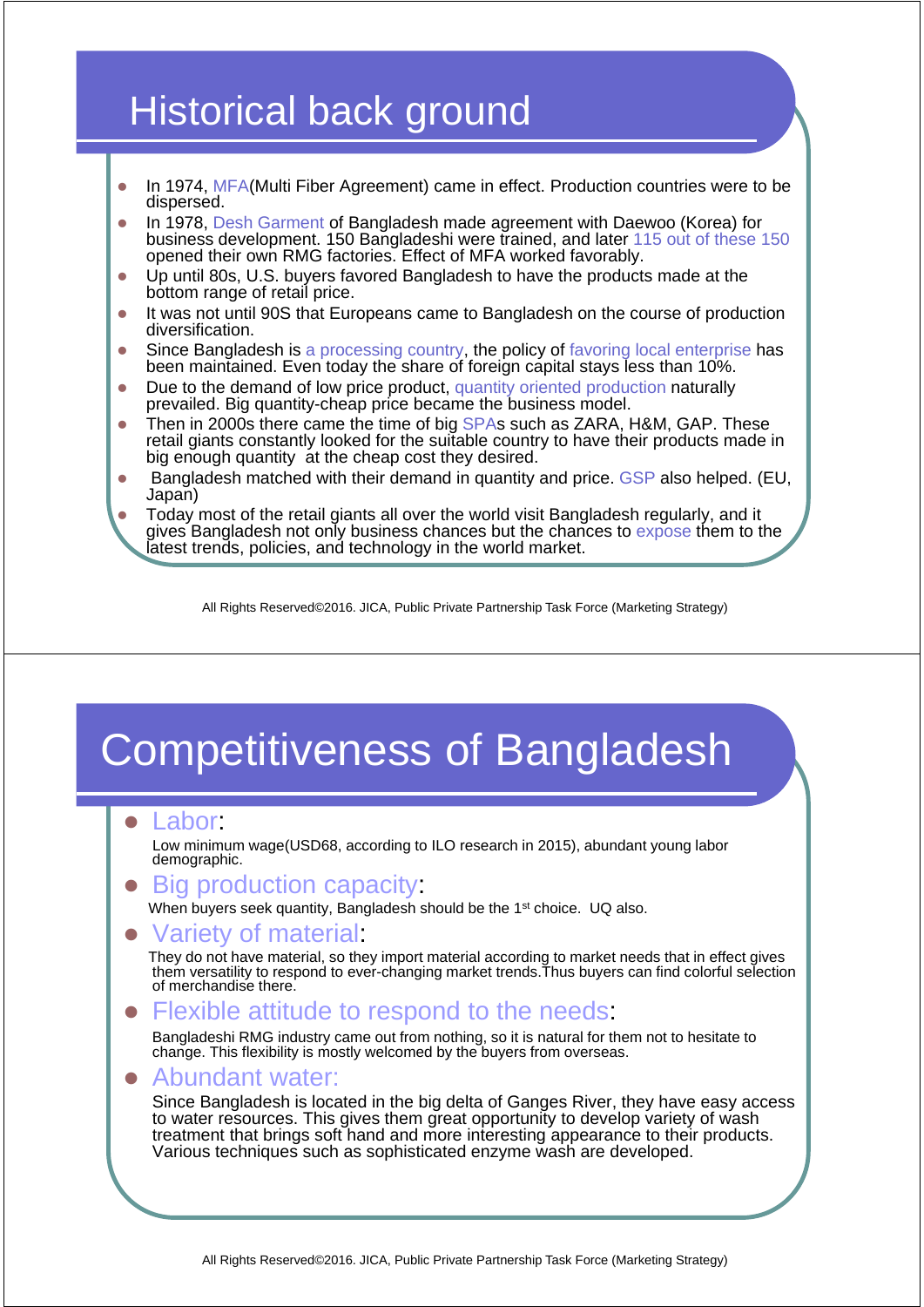### Shortcomings & Challenges of **Bangladesh**

- Poor infrastructure
- Poor awareness of industrial safety that damages sustainability
- Political instability and inefficient administration of policies
- Quantity rather than quality
- High turn over of workers, difficult to develop skills
- Not suitable for the product at middle & upper price range due to quality level
- Too much concentration on men's products

All Rights Reserved©2016. JICA, Public Private Partnership Task Force (Marketing Strategy)

# Then Pakistan ?

- Has material.
- **Has better infrastructure.**
- Has abundant labor force.
- Vertically integrated production possible from material to finished garment, to make production more rational.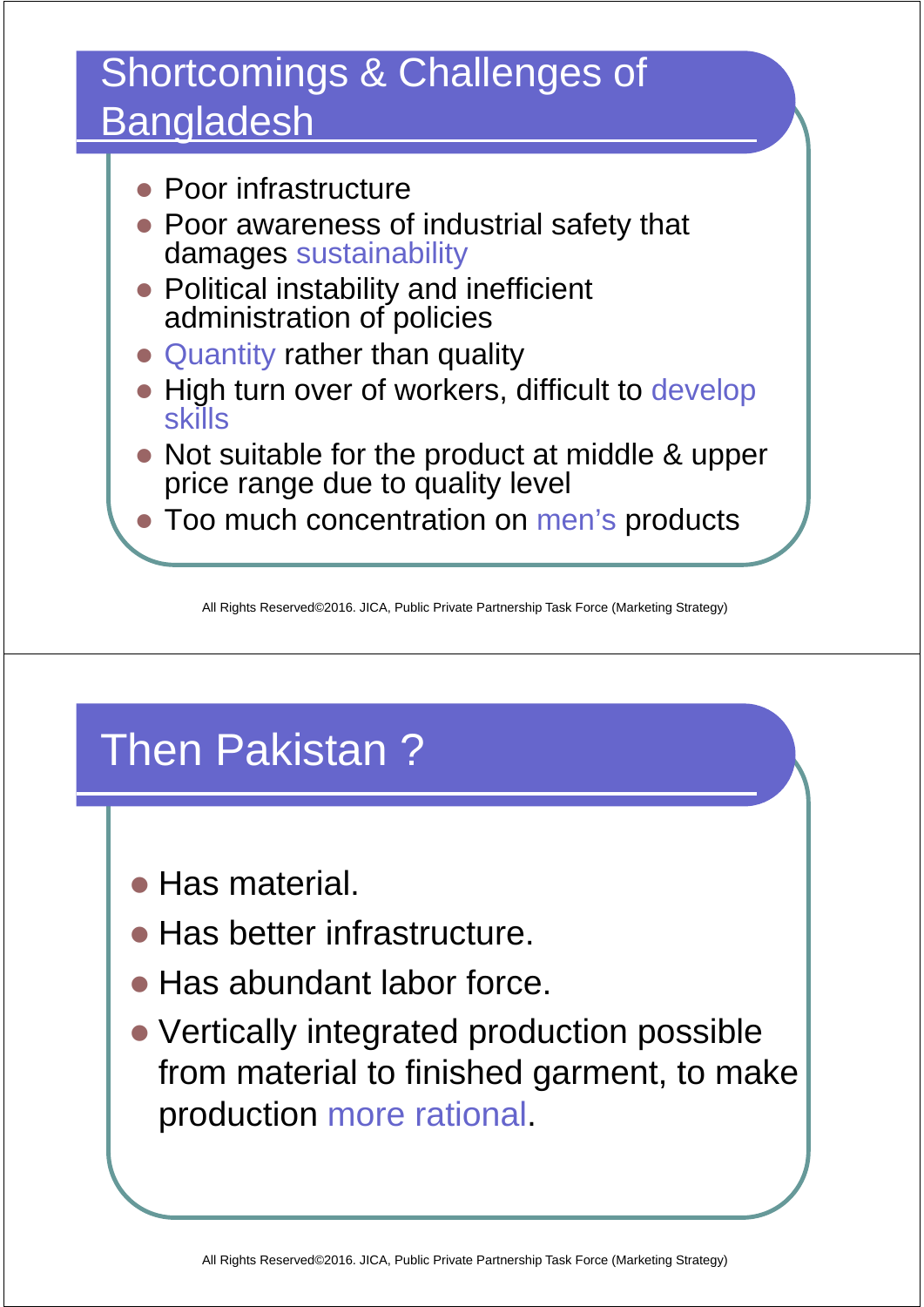### What are the differences ?

- **Female work force:**
- Own material in less variety or import material for more variety:
- Labor cost:
- Trade agreement:
- "Give the product we make" or "Give the product wanted"
- A little update or constant update
- Introspective or outgoing
- **Less exposure or more exposure**

All Rights Reserved©2016. JICA, Public Private Partnership Task Force (Marketing Strategy)

# What to look at ?

- Utilizing potential human resources, possibly female, with understanding their advantages
- Utilizing import material (especially synthetic) for more variety and improving the finished quality of cotton
- Overcoming labor cost disadvantage (By improving productivity)
- Lobbying multi-nation trade agreement that helps joining global supply chains of customers
- Developing the business style more market-oriented
- Updating constantly for benchmarking current state of your business in the world market and for future forecast
- Developing more outgoing sales force Showing your presence more to the world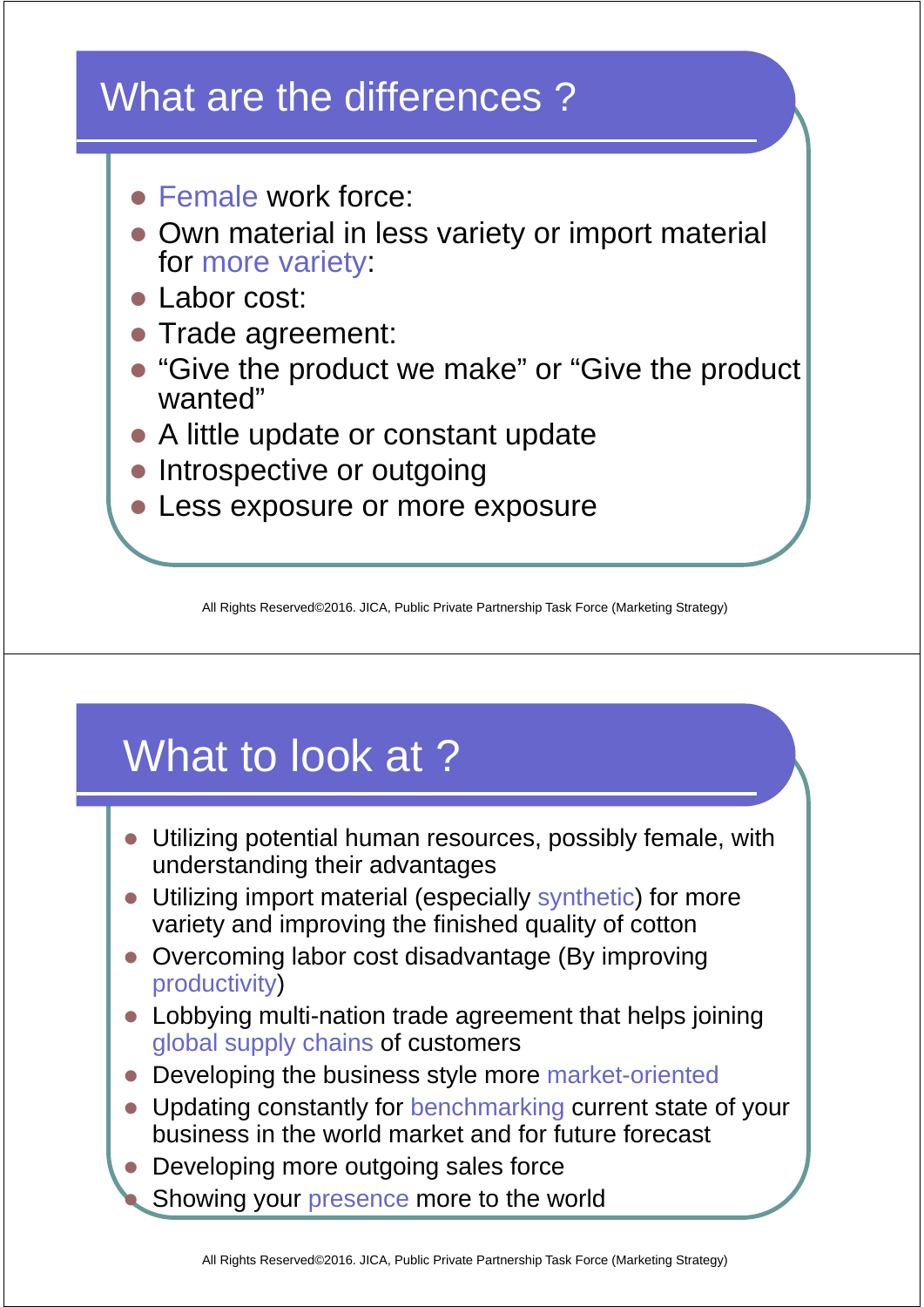### What to do ?

- To consult and work with government body and industrial association for better employment
- To get used to handling synthetic material now very popular among athletic wears, and to develop more sophisticated finish and appearance of cotton made products
- To improve productivity with better production control and HR management-Have you ever objectively evaluate your productivity?
- NOT to isolate Pakistan. Multi-nation trade pact is now world-wide trend.
- To learn the latest fashion trend. Follow the market.
- To pay more attention to what is happening now in the garment business. How many of you understand the definition of "SPA"?
- To place sales office overseas to have more chance to see your buyer
- To join overseas trade show / overseas training / overseas convention etc. (HIDA)

All Rights Reserved©2016. JICA, Public Private Partnership Task Force (Marketing Strategy)

### What to aim at ?

• Aim at the better segment of the market: Upward mobility

Bangladesh is determined to stay at the bottom end of the market. Due to the labor cost difference, it would not make sense to compete in the same market.

Adapt to today's trend of world garment business that are shorter lead time, quick delivery, and more variety of designs. It is your competency that satisfies your buyer. (SME!)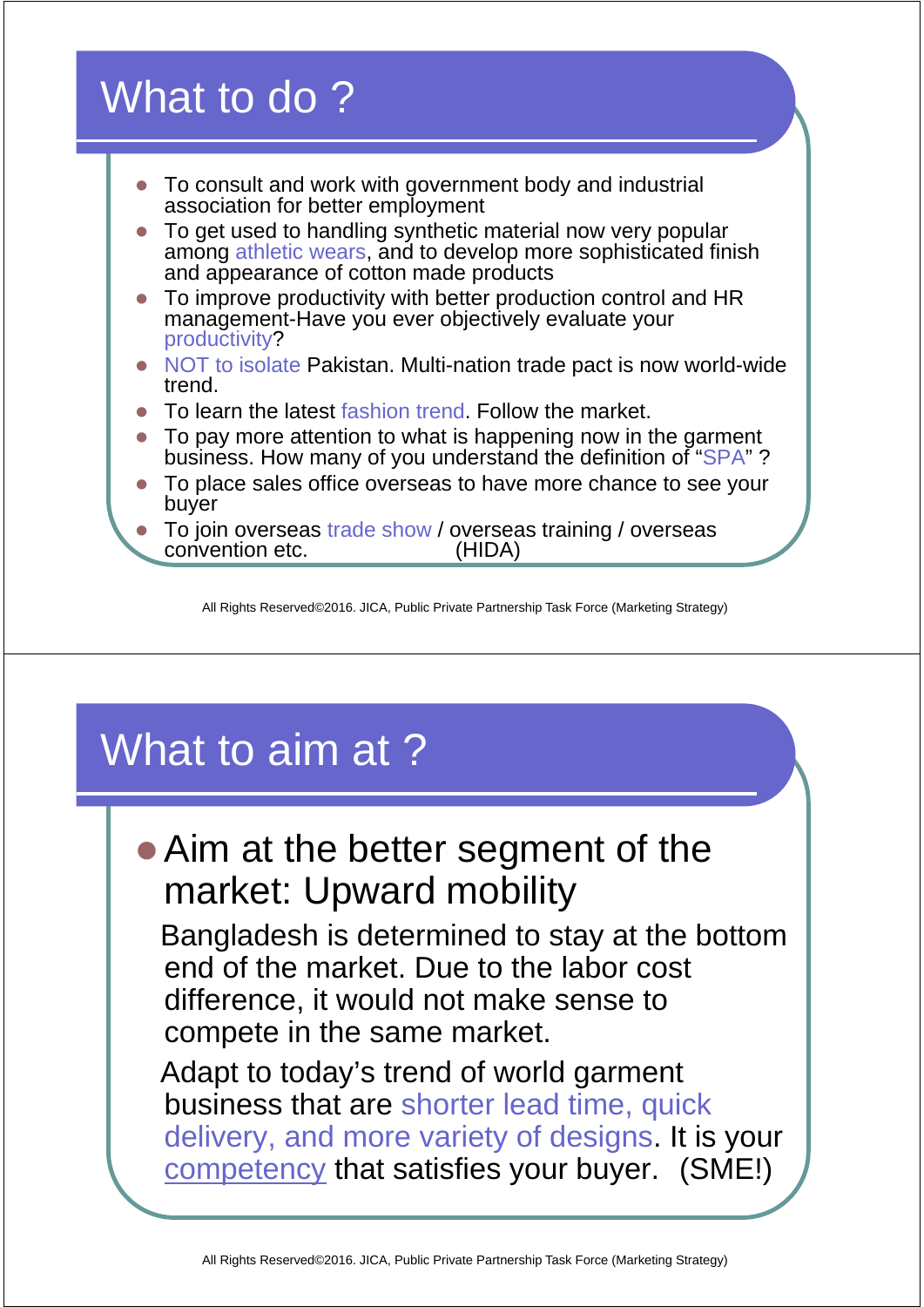### How to achieve

- Develop R&D / design capacity. (China?)
- Improve quality that satisfies the better market.
- Develop common standards to evaluate Pakistani factories, management system, compliance, product safety, and product quality. Lack of standard is one of the major shortcomings in Pakistan.

All Rights Reserved©2016. JICA, Public Private Partnership Task Force (Marketing Strategy)

### Summary of Key Words

- Productivity (to overcome rising costs)
- Standardization (to evaluate & benchmark)
- Update (to catch up the latest trend)
- Exposure (to let your presence outstand)
- R&D (to let your products more attractive)
- Quality (to add more value)